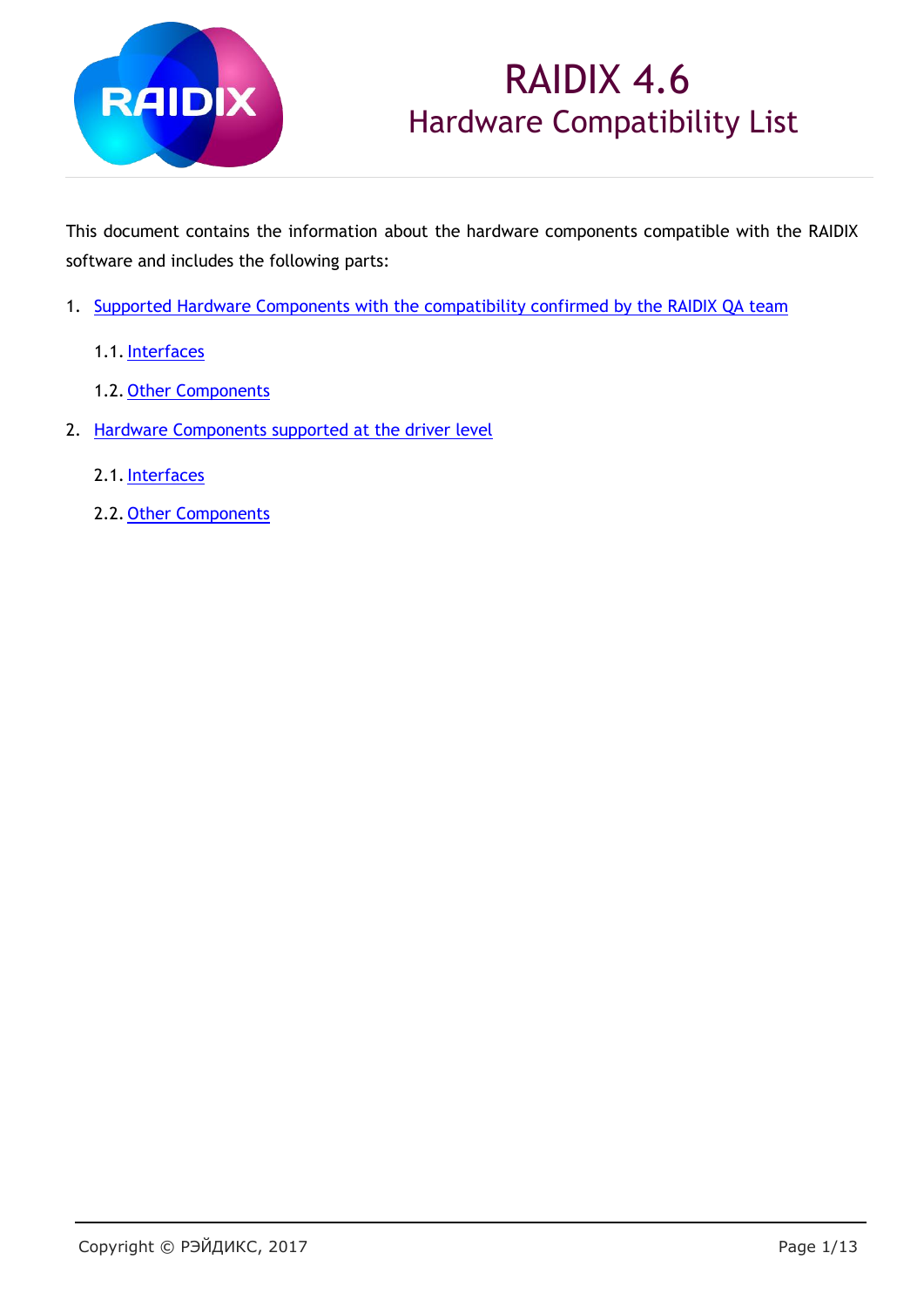# **RAIDIX**

#### <span id="page-1-0"></span>**1. Supported Hardware Components with the compatibility confirmed by the RAIDIX QA team**

#### <span id="page-1-1"></span>**1.1. Interfaces**

|                              |                                                         | <b>Supported Functions</b>                        |               |                                   |
|------------------------------|---------------------------------------------------------|---------------------------------------------------|---------------|-----------------------------------|
| <b>Hardware</b><br>Component | <b>Model</b>                                            | <b>Connection to</b><br>the Drives<br>(Initiator) | <b>Target</b> | Cache<br>synchronization<br>in DC |
| <b>SAS Controller</b>        | Adaptec                                                 |                                                   |               |                                   |
|                              | Adaptec 6405H                                           | Yes                                               |               |                                   |
|                              | Adaptec 6805H                                           | Yes                                               |               |                                   |
|                              | Adaptec RAID controllers and HBA adapters<br>7,8 series |                                                   |               |                                   |
|                              | No LED indicators support for Adaptec.                  |                                                   |               |                                   |
|                              | Dell                                                    |                                                   |               |                                   |
|                              | Dell PERC H330                                          | Yes                                               |               |                                   |
|                              | Intel                                                   |                                                   |               |                                   |
|                              | Intel AXX4SAMOD                                         | Yes                                               |               |                                   |
|                              | LSI                                                     |                                                   |               |                                   |
|                              | LSI 1068, SAS embedded into the<br>motherboard X8ST3-F  | Yes                                               |               |                                   |
|                              | LSI SAS 3080X-R                                         | Yes                                               |               |                                   |
|                              | LSI SAS 3081E-R                                         | Yes                                               |               |                                   |
|                              | <b>LSI SAS 31601E</b>                                   | Yes                                               |               |                                   |
|                              | LSI SAS 9201-16i Host Bus Adapter                       | Yes                                               |               |                                   |
|                              | LSI SAS 9207-8e Host Bus Adapter                        | Yes                                               |               |                                   |
|                              | LSI SAS 9207-8i Host Bus Adapter                        | Yes                                               |               |                                   |
|                              | LSI SAS 9211-8i Host Bus Adapter                        | Yes                                               |               |                                   |
|                              | LSI SAS 9300-8e Host Bus Adapter                        | Yes                                               | Yes           | Yes                               |
|                              | LSI SAS 9300-8i Host Bus Adapter                        | Yes                                               | Yes           | Yes                               |
|                              | LSI SAS 9305-16i Host Bus Adapter                       | Yes                                               | Yes           | Yes                               |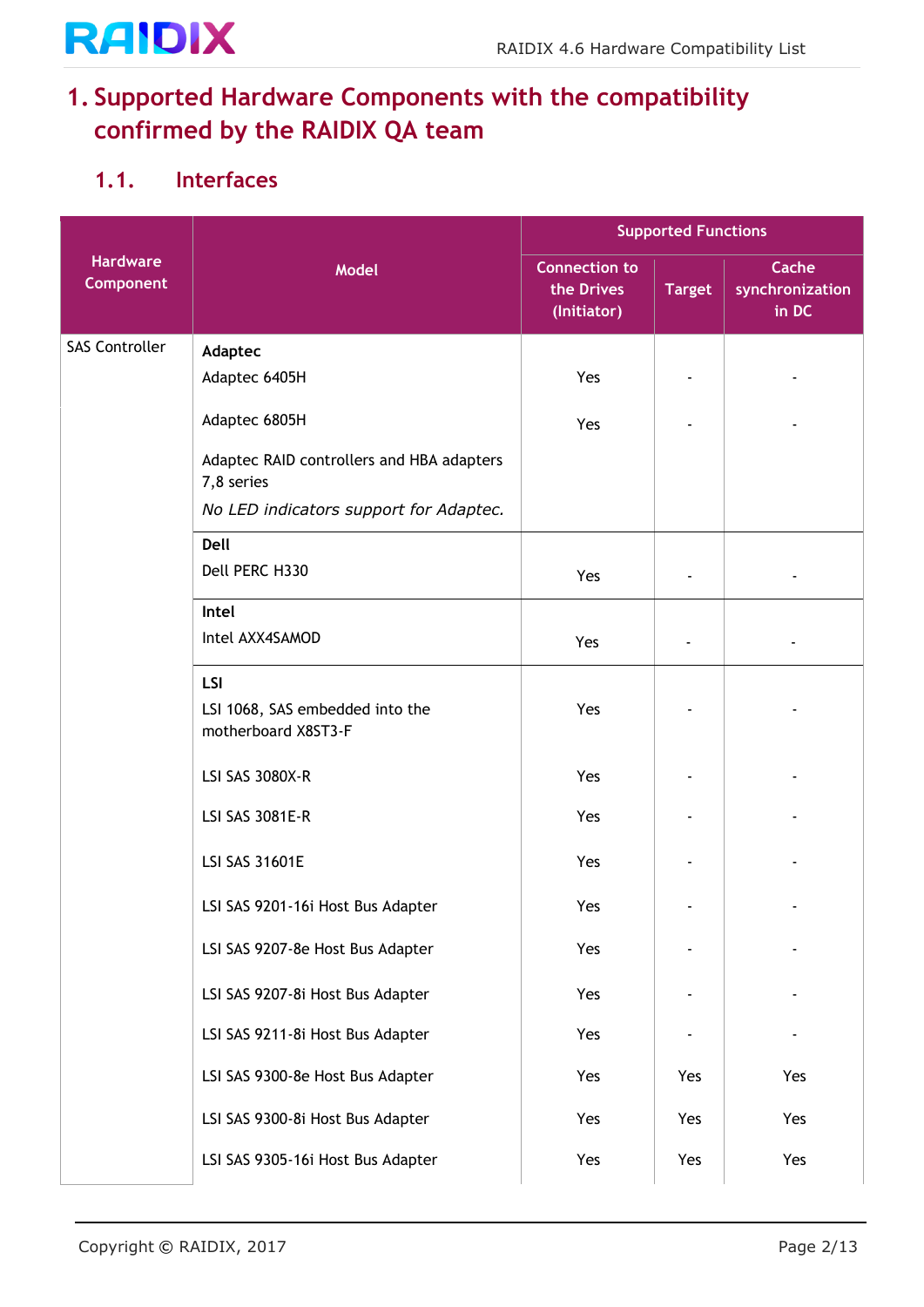

|                              |                                     |                                                   | <b>Supported Functions</b> |                                   |
|------------------------------|-------------------------------------|---------------------------------------------------|----------------------------|-----------------------------------|
| <b>Hardware</b><br>Component | Model                               | <b>Connection to</b><br>the Drives<br>(Initiator) | <b>Target</b>              | Cache<br>synchronization<br>in DC |
|                              | LSI SAS 9305-16e Host Bus Adapter   | Yes                                               | Yes                        | Yes                               |
| FC HBA                       | <b>ATTO</b>                         |                                                   |                            |                                   |
|                              | ATTO CTFC-161EN/162EN/164EN 16 Gbit |                                                   | Yes                        |                                   |
| FC HBA                       | ATTO CTFC-81EN/82EN/84EN-000 8 Gbit |                                                   | Yes                        |                                   |
|                              | Qlogic                              |                                                   |                            |                                   |
|                              | QLogic QLE256x 8 Gbit               |                                                   | Yes                        |                                   |
|                              | QLogic QLE266x 16 Gbit              |                                                   | Yes                        |                                   |
|                              | QLogic QLE2670 16 Gbit              |                                                   | Yes                        |                                   |
|                              | QLogic QLE2672 16 Gbit              |                                                   | Yes                        |                                   |
| <b>IB HBA</b>                | Mellanox                            |                                                   |                            |                                   |
|                              | ConnectX-3 PRO VPI 10/40/56GbE      |                                                   | SRP,<br>iSCSI              | SRP,<br>iSCSI                     |
|                              | ConnectX-3 PRO VPI QDR/FDR10/FDR    |                                                   | SRP,<br>iSCSI              | SRP,<br>iSCSI                     |
|                              | ConnectX-3 VPI QDR/FDR10/FDR        |                                                   | SRP,<br>iSCSI              | SRP,<br>iSCSI                     |
|                              | ConnectX-3 VPI 10/40/56GbE          |                                                   | SRP,<br>iSCSI              | SRP,<br>iSCSI                     |
|                              | ConnectX-4 EN                       |                                                   | iSCSI                      | iSCSI                             |
|                              | ConnectX-4 VPI EDR                  |                                                   | SRP,<br>iSCSI              | SRP,<br>iSCSI                     |
|                              | ConnectX VPI SDR/QDR/FDR10/FDR      |                                                   | SRP,<br>iSCSI              | SRP,<br>iSCSI                     |
|                              | ConnectX VPI 10GbE                  |                                                   | SRP,<br>iSCSI              | SRP,<br>iSCSI                     |
| 10G Ethernet                 | Intel                               |                                                   |                            |                                   |
| <b>HBA</b>                   | Intel 82574 series                  |                                                   | iSCSI                      | iSCSI                             |
|                              | Intel 82576 series                  |                                                   | iSCSI                      | iSCSI                             |
|                              | Intel 82577 series                  |                                                   | iSCSI                      | iSCSI                             |
|                              | Intel 82578 series                  |                                                   | iSCSI                      | iSCSI                             |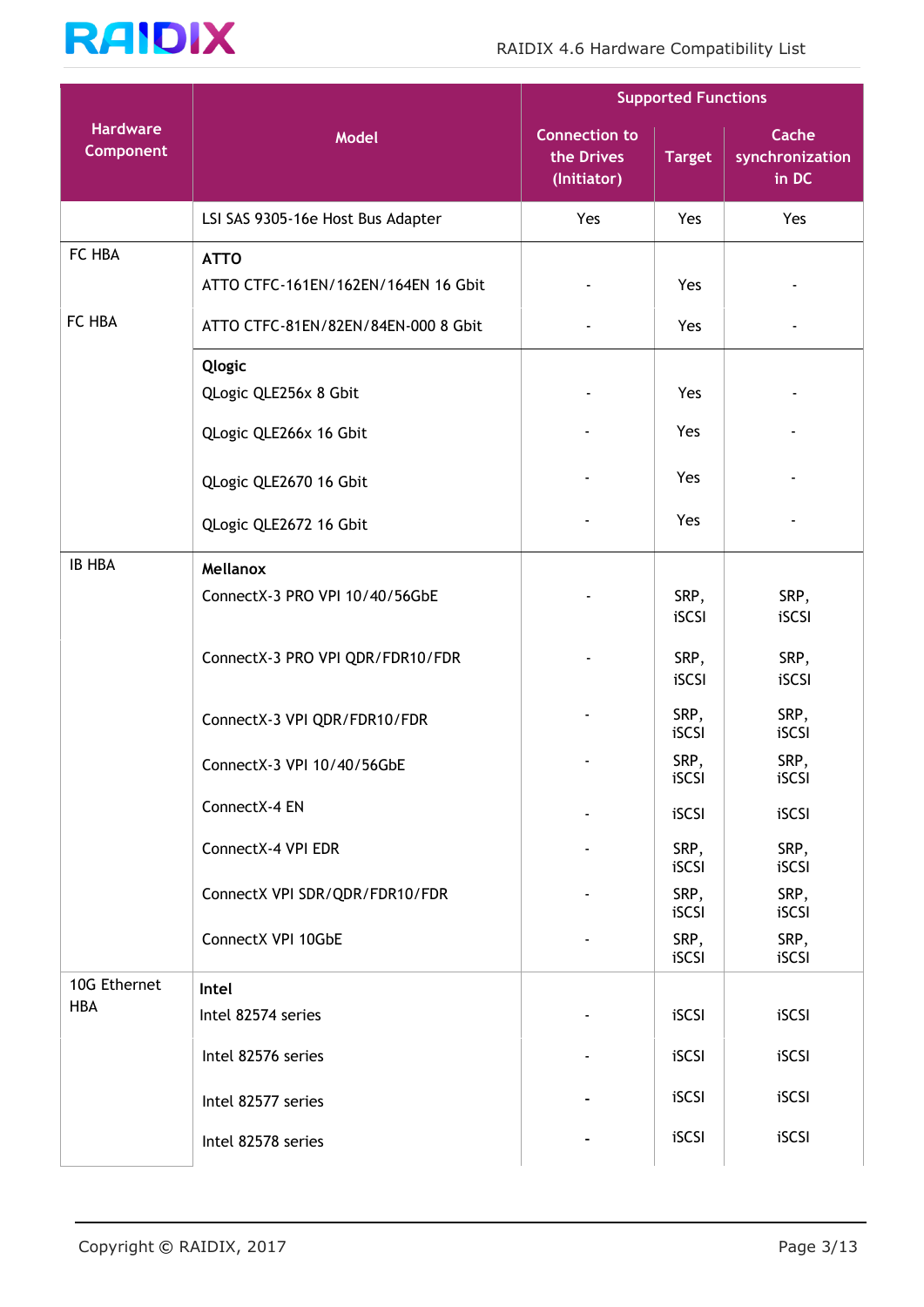

|                                     |                                               | <b>Supported Functions</b>                        |               |                                   |
|-------------------------------------|-----------------------------------------------|---------------------------------------------------|---------------|-----------------------------------|
| <b>Hardware</b><br><b>Component</b> | Model                                         | <b>Connection to</b><br>the Drives<br>(Initiator) | <b>Target</b> | Cache<br>synchronization<br>in DC |
|                                     | Intel 82579 series                            |                                                   | iSCSI         | iSCSI                             |
|                                     | Intel 82580 series                            |                                                   | iSCSI         | iSCSI                             |
|                                     | Intel 82598 series                            |                                                   | iSCSI         | iSCSI                             |
|                                     | Intel 82599 series                            |                                                   | iSCSI         | iSCSI                             |
|                                     | Intel Ethernet Connection 1217 series         |                                                   | iSCSI         | iSCSI                             |
|                                     | Intel Ethernet Connection I218 series         |                                                   | iSCSI         | iSCSI                             |
|                                     | Intel Ethernet Controller I210                |                                                   | iSCSI         | iSCSI                             |
|                                     | Intel Ethernet Server Adapter I350            |                                                   | iSCSI         | iSCSI                             |
|                                     | Intel PRO/1000 PF                             |                                                   | iSCSI         | iSCSI                             |
|                                     | Intel PRO/1000 PT                             |                                                   | iSCSI         | iSCSI                             |
|                                     | Intel X520 series                             |                                                   | iSCSI         | iSCSI                             |
|                                     | Intel X540 series                             |                                                   | iSCSI         | iSCSI                             |
|                                     | <b>SolarFlare</b><br>SFN5152F Single Port 10G |                                                   | iSCSI         | iSCSI                             |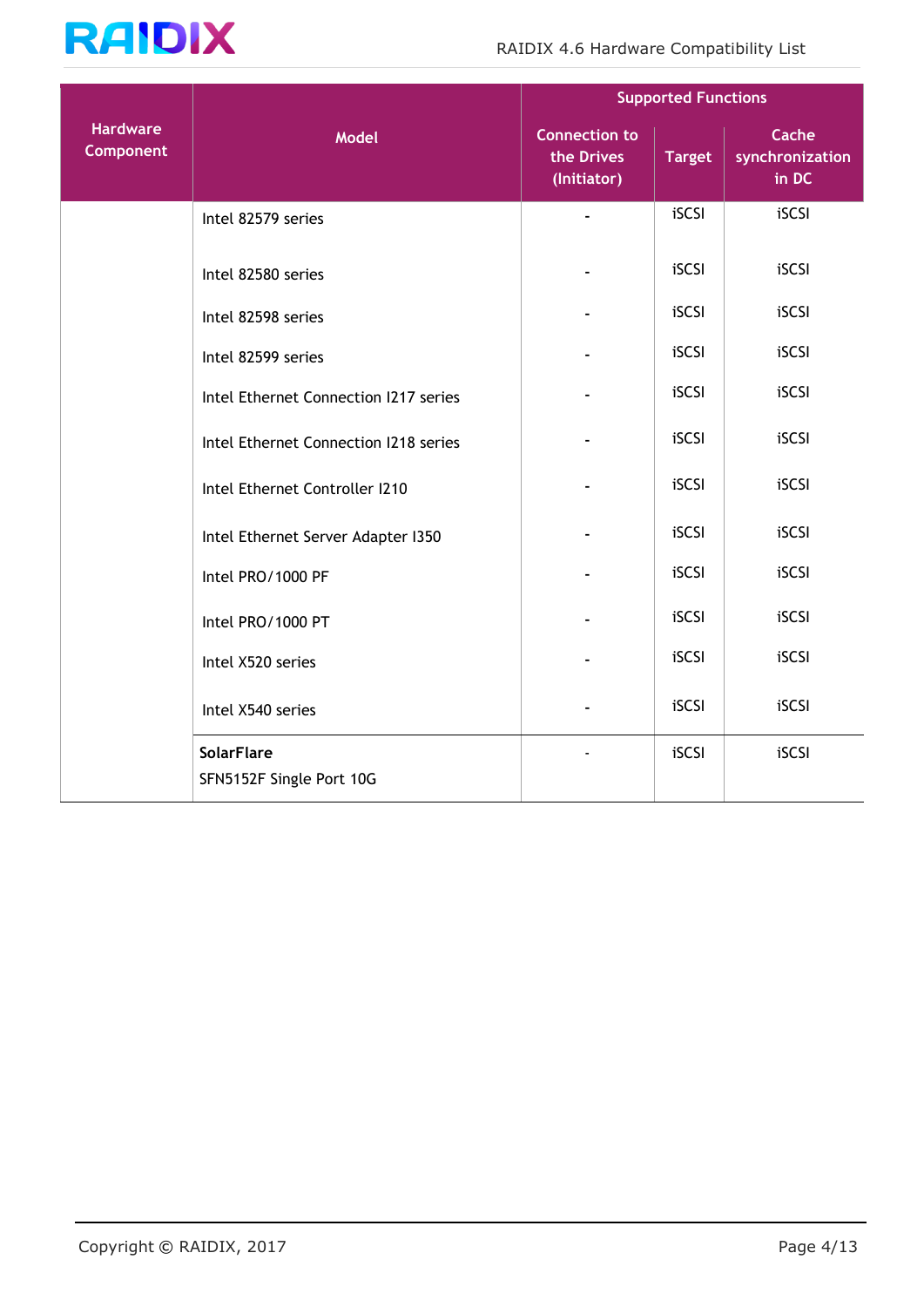

#### <span id="page-4-0"></span>**1.2. Other Components**

| <b>Hardware Component</b> | <b>Model</b>                                                                                                                                                                                                                                                                                                                               |
|---------------------------|--------------------------------------------------------------------------------------------------------------------------------------------------------------------------------------------------------------------------------------------------------------------------------------------------------------------------------------------|
| Processor                 | Intel Nehalem and later versions                                                                                                                                                                                                                                                                                                           |
| <b>HDD</b>                | Most of SATA, SAS or NL-SAS HDDs, except HDD with SMR technology and<br>some HDDs with 4KN block size.<br>If you have SMR or 4KN HDDs, please, contact RAIDIX support team.                                                                                                                                                                |
|                           |                                                                                                                                                                                                                                                                                                                                            |
| SSD                       | Most of SATA, SAS SSD                                                                                                                                                                                                                                                                                                                      |
| <b>NVDIMM</b>             | Micron<br>Micron NVDIMM-N Module 16 GB                                                                                                                                                                                                                                                                                                     |
| PCIe SSD for SSD cache    | Intel<br>Intel P3700 серии                                                                                                                                                                                                                                                                                                                 |
|                           | <b>SanDisk</b><br>SanDisk Fusion ioMemory SX-350                                                                                                                                                                                                                                                                                           |
|                           | <b>HGST</b><br>Ultrastar SN150 PCIe SSD                                                                                                                                                                                                                                                                                                    |
| Platform                  | <b>AIC</b><br>AIC HA201-TP<br>AIC HA401-CP2<br>AIC HA401-LB2<br>AIC RSC-5BH<br>AIC SB302-CP2 (PSG-SB-3URCP2DP0101)<br>AIC SB401-CP2 (PSG-SB-4URCP2DP0101)<br>AIC SB402-CP2 (PSG-SB-4URCP2DP0201)<br>Chenbro<br>Chenbro RM41736<br>Cisco<br>Cisco USC C 200 M2<br>Cisco USC C 210 M2<br>Dell<br>Dell PowerEdge R730xd<br><b>Echostreams</b> |
|                           | Echostreams DSS316S-D4                                                                                                                                                                                                                                                                                                                     |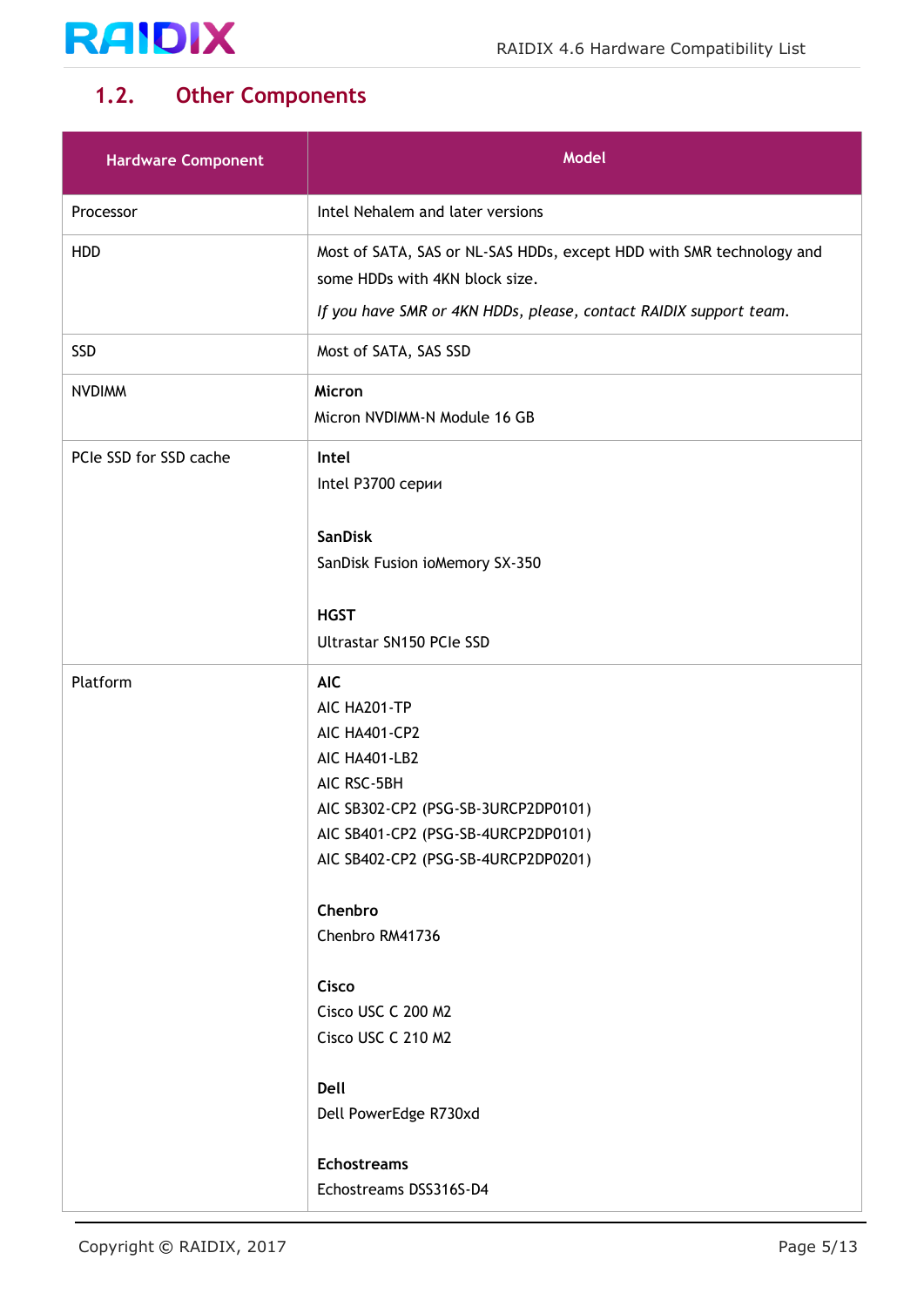

| <b>Hardware Component</b> | <b>Model</b>                          |
|---------------------------|---------------------------------------|
|                           | Echostreams DSS316J-S3                |
|                           | Echostreams DuraStreams DSS212        |
|                           | Echostreams DuraStreams DSS320        |
|                           | Echostreams eDrawer4048S-D4           |
|                           | Echostreams eDrawer4048J-S3           |
|                           | Echostreams eDrawer4060J-S3           |
|                           | Echostreams eDrawer4096J-S2           |
|                           | Echostreams FlacheSAN1L-D4            |
|                           | Echostreams FlacheSAN2-D4             |
|                           | Echostreams FlacheStreams FlacheSAN1L |
|                           | Echostreams FlacheStreams FlacheSAN2  |
|                           | Echostreams ScaleStreams eDrawer4048S |
|                           | <b>HP</b>                             |
|                           | HP DL180 G6 487508                    |
|                           | Huawei                                |
|                           | Huawei RH2288v3                       |
|                           |                                       |
|                           | Intel                                 |
|                           | Intel SR2612UR                        |
|                           | Lenovo                                |
|                           | Lenovo System x3550 M5                |
|                           | Lenovo System x3650 M5                |
|                           |                                       |
|                           | Supermicro                            |
|                           | Supermicro 2027B-DE2R24L              |
|                           | Supermicro 2028R-TXR                  |
|                           | Supermicro 6037B-DE2R16L              |
|                           | Supermicro 6037R-E1R16L               |
|                           | Supermicro 6038R-TXR                  |
|                           | Supermicro 6048R-TXR                  |
|                           | Supermicro CSE-216E1                  |
|                           | Supermicro CSE-216E16                 |
|                           | Supermicro CSE-745TQ-R800B            |
|                           | Supermicro CSE-826TQ-R800LPB          |
|                           | Supermicro CSE-836E1                  |
|                           | Supermicro CSE-836E16                 |
|                           | Supermicro CSE-836E2                  |
|                           | Supermicro CSE-846E16-R1200B          |
|                           | Supermicro SC826TQ-R800LPB            |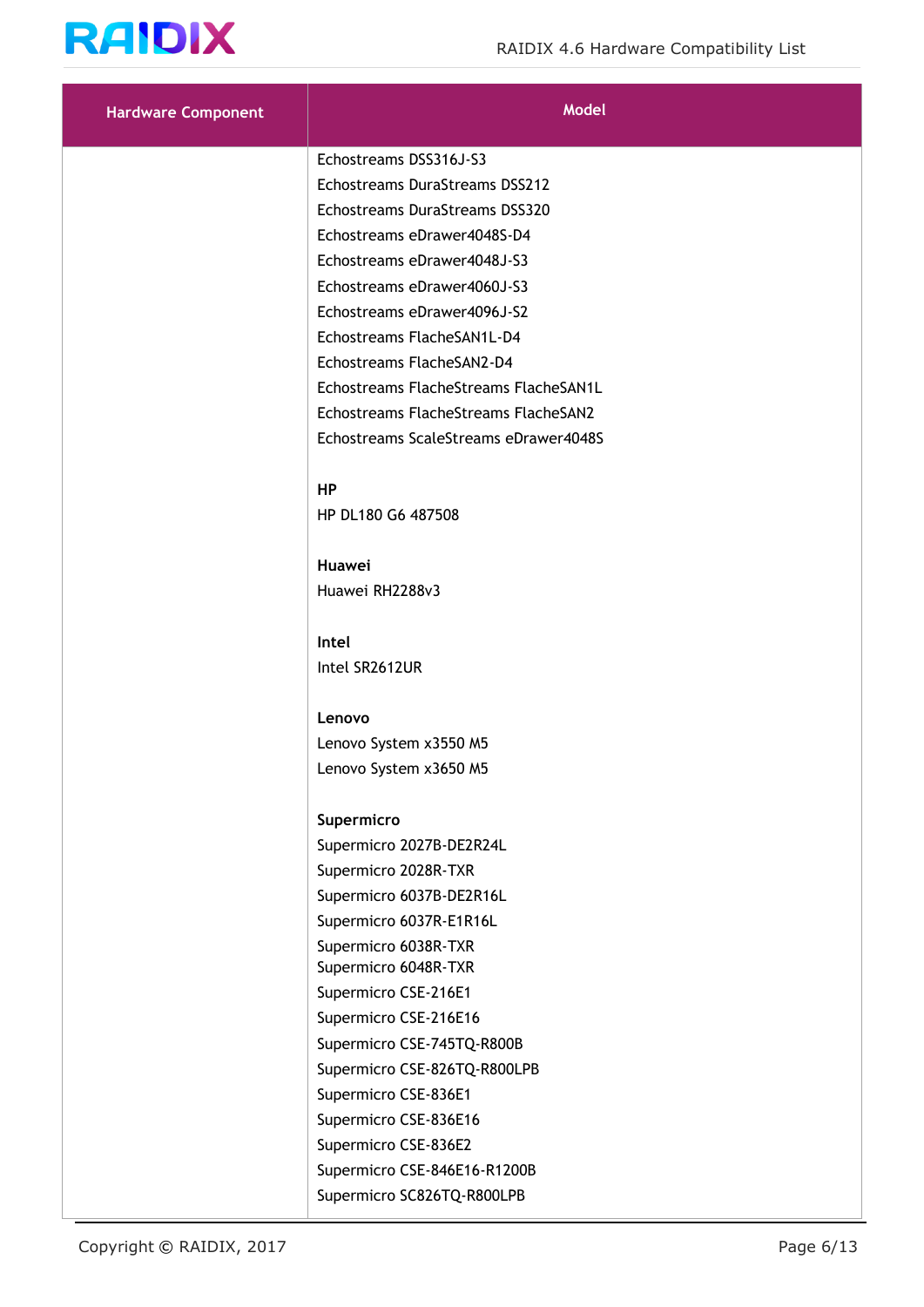

| <b>Hardware Component</b> | <b>Model</b>                                                                                                                          |
|---------------------------|---------------------------------------------------------------------------------------------------------------------------------------|
|                           | Supermicro SC846TQ-R900B<br>Supermicro SC847A-R1400LPB                                                                                |
| Enclosure                 | <b>AIC</b><br>AIC 4076-01<br>AIC J5090-01<br>AIC XJ3000-4603S                                                                         |
|                           | <b>Bytescale</b><br>8U Velox                                                                                                          |
|                           | <b>HGST</b><br>HGST 4U60 Storage Enclosure [2x2x4 SAS 12Gb/s]                                                                         |
|                           | HP<br>HP StorageWorks D2700 Disk Enclosure                                                                                            |
|                           | Supermicro<br>SuperMicro CSE-M35TQ                                                                                                    |
|                           | Quanta<br>Quanta JB4602                                                                                                               |
| Internal Cache Memory     | Choose the memory according to the compatibility lists of servers and<br>motherboards.                                                |
| Motherboard               | The motherboard must be compatible with the model of the processor and<br>must support PCI Express x8/x16.<br><b>AIC</b><br>AIC Libra |
|                           | Chenbro<br>Chenbro RM41736 server motherboard                                                                                         |
|                           | Cisco<br>Cisco USC C 200 M2 server motherboard<br>Cisco USC C 210 M2 server motherboard                                               |
|                           | HP<br><b>HP DL180 G6</b>                                                                                                              |
|                           | Intel                                                                                                                                 |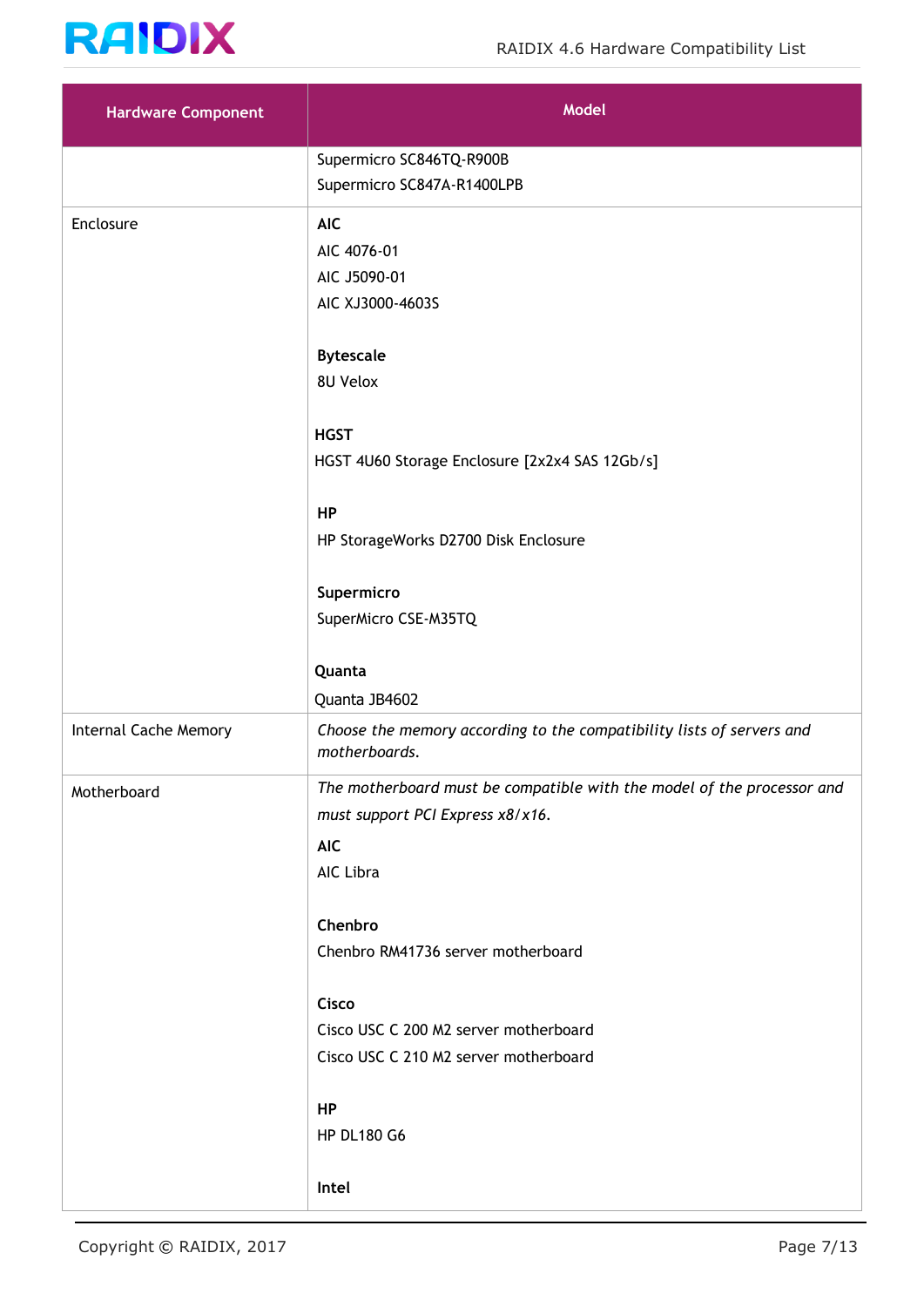

| <b>Hardware Component</b> | <b>Model</b>                      |
|---------------------------|-----------------------------------|
|                           | Intel S2600CP                     |
|                           | Intel S2600CP2                    |
|                           | Intel Server Board S5520UR        |
|                           |                                   |
|                           | Supermicro                        |
|                           | Supermicro X10DRX                 |
|                           | Supermicro X10SRH-CF              |
|                           | Supermicro X11DPi-N, BIOS ver.2.0 |
|                           | Supermicro X8DT6-O                |
|                           | Supermicro X8DTH-6F               |
|                           | Supermicro X8SIL                  |
|                           | Supermicro X8ST3-F                |
|                           | Supermicro X8ST3-F-O              |
|                           | Supermicro X9DRD-7LN4F-JBOD       |
|                           | Supermicro X9SCM-F                |
|                           |                                   |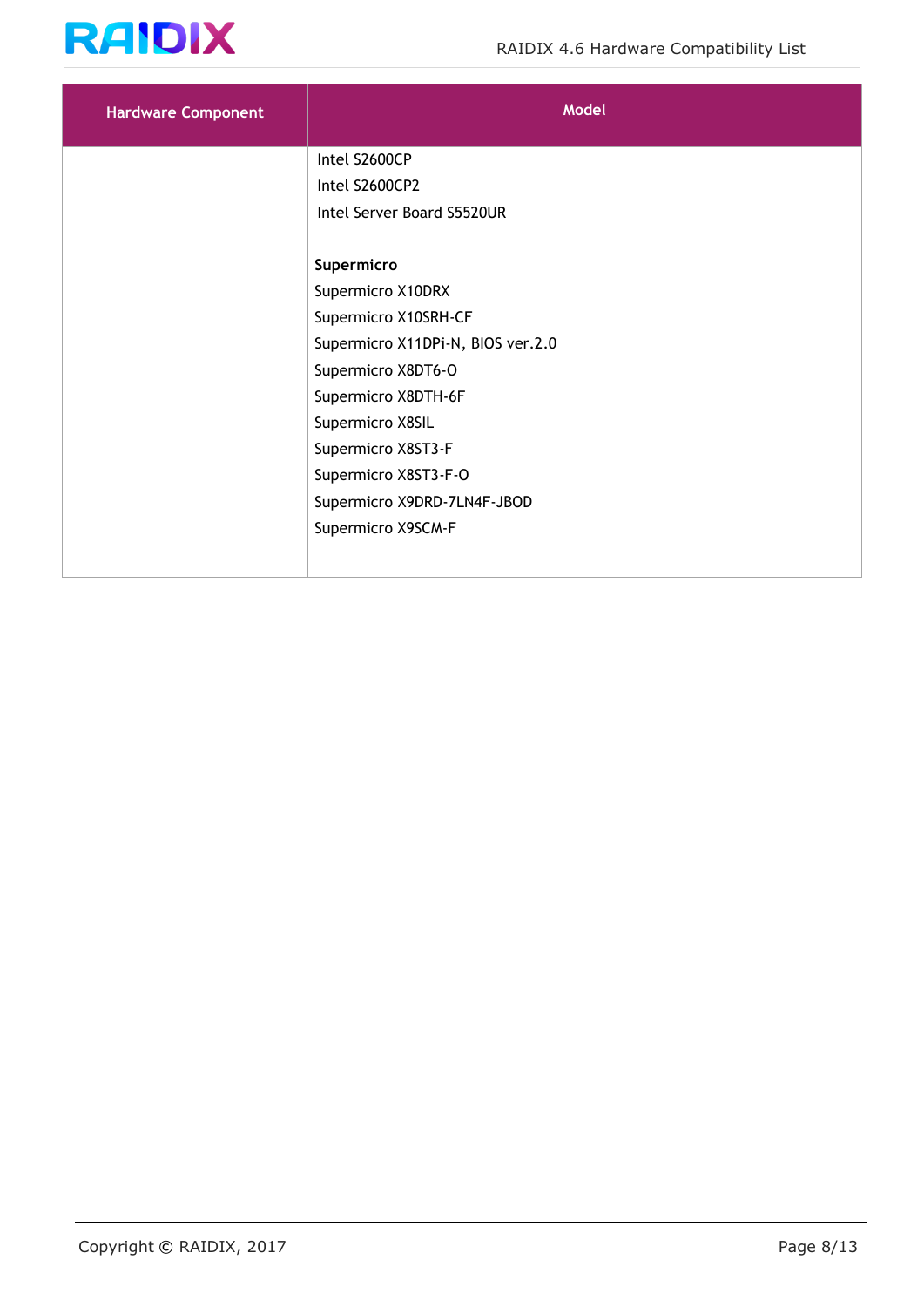

#### <span id="page-8-0"></span>**2. Hardware Components supported at the driver level**

#### <span id="page-8-1"></span>**2.1. Interfaces**

|                              |                                                         | <b>Supported Functions</b>                     |               |                                   |
|------------------------------|---------------------------------------------------------|------------------------------------------------|---------------|-----------------------------------|
| <b>Hardware</b><br>Component | Model                                                   | Connection to the<br><b>Drives (Initiator)</b> | <b>Target</b> | Cache<br>synchronization<br>in DC |
| <b>SAS Controller</b>        | Adaptec                                                 |                                                |               |                                   |
|                              | Adaptec 6405H                                           | Yes                                            |               |                                   |
|                              | Adaptec 6805H                                           | Yes                                            |               |                                   |
|                              | Adaptec RAID controllers and HBA<br>adapters 7,8 series | Yes                                            |               |                                   |
|                              | No LED indicators support for<br>Adaptec.               |                                                |               |                                   |
|                              | <b>LSI</b>                                              |                                                |               |                                   |
|                              | LSI 3008, 2008, 2308 chipsets                           | Yes                                            |               |                                   |
|                              | LSI SAS 3041E-R                                         | Yes                                            |               |                                   |
|                              | LSI SAS 3041X-R                                         | Yes                                            |               |                                   |
|                              | LSI SAS 31601E                                          | Yes                                            |               |                                   |
|                              | LSI SAS 3442E-R                                         | Yes                                            |               |                                   |
|                              | LSI SAS 3442X                                           | Yes                                            |               |                                   |
|                              | LSI SAS 3442X-R                                         | Yes                                            |               |                                   |
|                              | LSI SAS 3800X                                           | Yes                                            |               |                                   |
|                              | LSI SAS 3801E                                           | Yes                                            |               |                                   |
|                              | <b>LSI SAS 3801X</b>                                    | Yes                                            |               |                                   |
|                              | LSI SAS 9200-16e                                        | Yes                                            |               |                                   |
|                              | LSI SAS 9201-16e                                        | Yes                                            |               |                                   |
|                              | LSI SAS 9202-16e                                        | Yes                                            |               |                                   |
|                              | LSI SAS 9205-8e                                         | Yes                                            |               |                                   |
|                              | LSI SAS 9206-16e                                        | Yes                                            |               |                                   |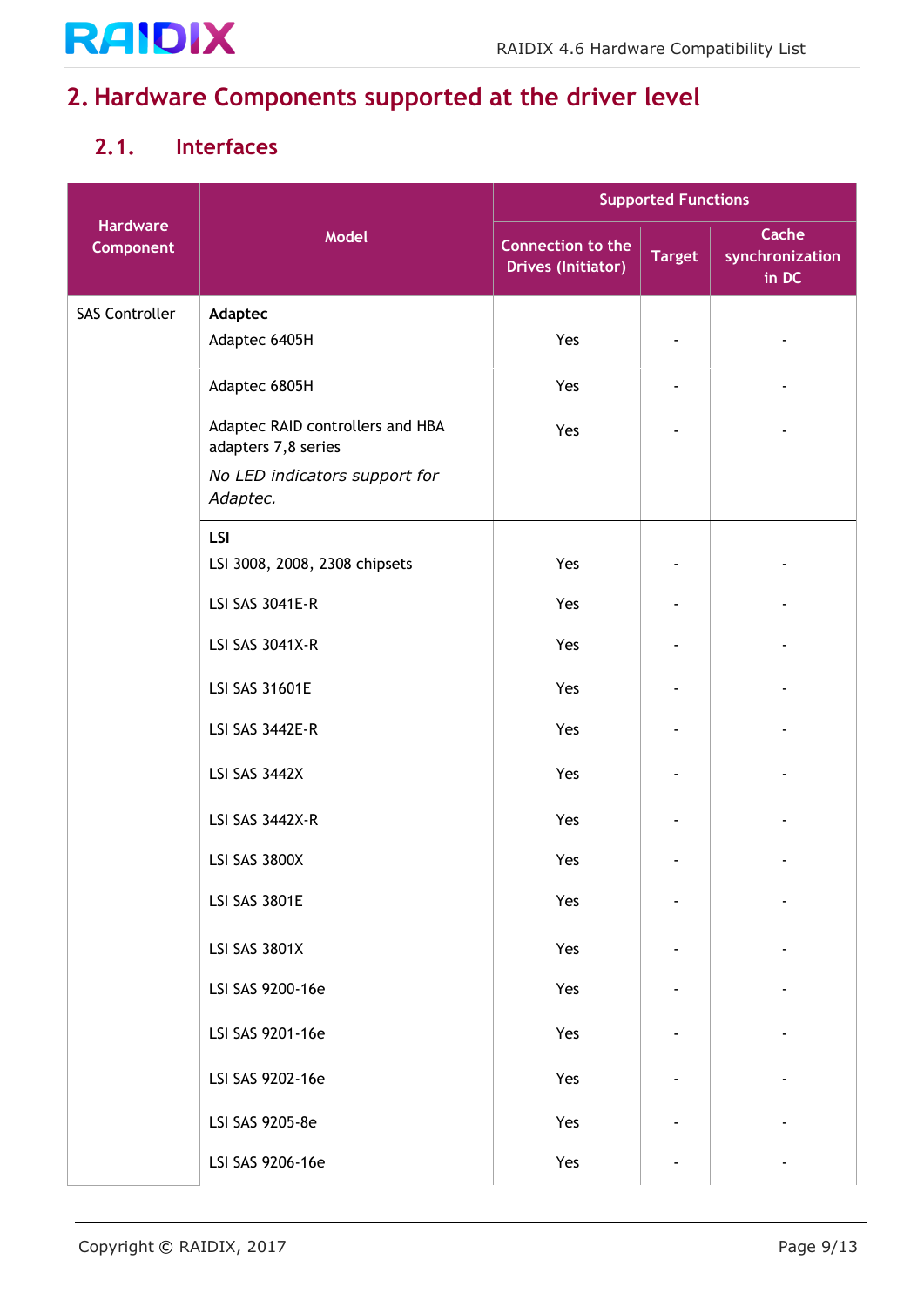

|                              |                               | <b>Supported Functions</b>                            |               |                                   |
|------------------------------|-------------------------------|-------------------------------------------------------|---------------|-----------------------------------|
| <b>Hardware</b><br>Component | Model                         | <b>Connection to the</b><br><b>Drives (Initiator)</b> | <b>Target</b> | Cache<br>synchronization<br>in DC |
|                              | LSI SAS 9207-4i4e             | Yes                                                   | ٠             |                                   |
|                              | LSI SAS 9210-8i               | Yes                                                   |               |                                   |
|                              | LSI SAS 9211-4i               | Yes                                                   |               |                                   |
|                              | LSI SAS 9212-4i4e             | Yes                                                   |               |                                   |
|                              | LSI SAS 9217-4i4e             | Yes                                                   |               |                                   |
|                              | LSI SAS 9217-8i               | Yes                                                   |               |                                   |
|                              | LSI SAS 9300-4i               | Yes                                                   | Yes           | Yes                               |
|                              | LSI SAS 9300-4i4e             | Yes                                                   | Yes           | Yes                               |
|                              | LSI SAS 9300-16e              | Yes                                                   | Yes           | Yes                               |
|                              | LSI SAS 9300-16i              | Yes                                                   | Yes           | Yes                               |
|                              | LSI SAS 9302-16e              | Yes                                                   | Yes           | Yes                               |
|                              | LSI SAS 9311-4i4e             | Yes                                                   | Yes           | Yes                               |
|                              | LSI SAS 9311-8i               | Yes                                                   | Yes           | Yes                               |
| FC HBA                       | <b>ATTO</b>                   |                                                       |               |                                   |
|                              | ATTO Celerity FC-321E 32 Gbit | $\overline{\phantom{a}}$                              | Yes           |                                   |
|                              | ATTO Celerity FC-322E 32 Gbit |                                                       | Yes           |                                   |
|                              | ATTO Celerity FC-324E 32 Gbit |                                                       | Yes           |                                   |
| 10GbE Ethernet               | <b>Emulex</b>                 |                                                       |               |                                   |
| <b>HBA</b>                   | Emulex OCe11101               |                                                       | iSCSI         | iSCSI                             |
|                              | Emulex OCe11102               |                                                       | iSCSI         | iSCSI                             |
|                              | Emulex OCe14000 series        |                                                       | iSCSI         | iSCSI                             |
|                              | Intel<br>Intel X710 series    |                                                       | iSCSI         | iSCSI                             |
|                              | Intel XL710 series            |                                                       | iSCSI         | iSCSI                             |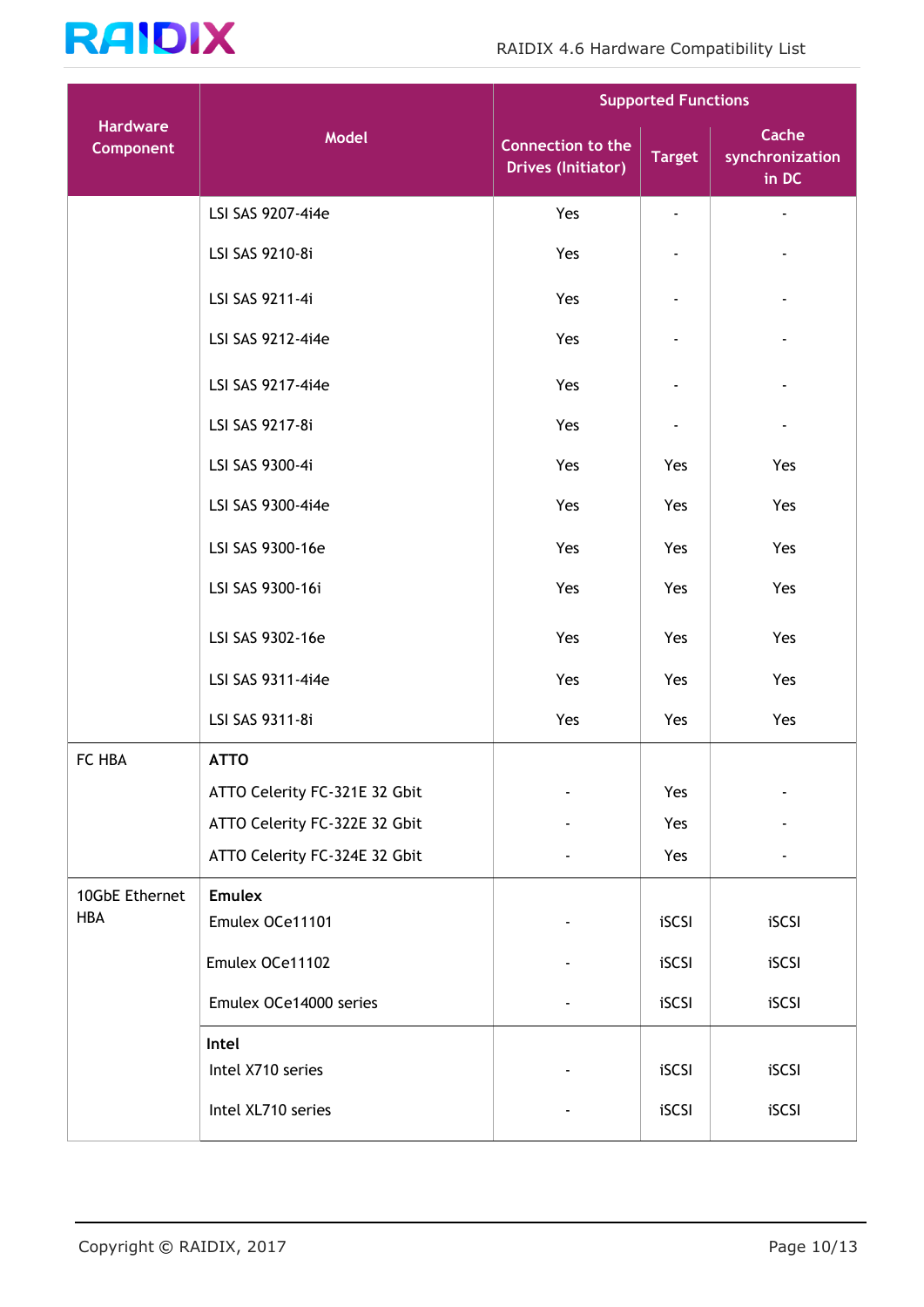

|                              |                                                                       | <b>Supported Functions</b>                            |               |                                   |
|------------------------------|-----------------------------------------------------------------------|-------------------------------------------------------|---------------|-----------------------------------|
| <b>Hardware</b><br>Component | <b>Model</b>                                                          | <b>Connection to the</b><br><b>Drives (Initiator)</b> | <b>Target</b> | Cache<br>synchronization<br>in DC |
|                              | Mellanox<br>Mellanox ConnectX EN (MT25448)<br>10GigE Ethernet Adapter |                                                       | iSCSI         | iSCSI                             |
|                              | Mellanox ConnectX EN (MT25458)<br>10GigE 10GBaseT Ethernet Adapter    |                                                       | iSCSI         | iSCSI                             |
|                              | Mellanox ConnectX EN (MT26448)<br>10GigE Ethernet Adapter             |                                                       | iSCSI         | iSCSI                             |
|                              | Mellanox ConnectX EN (MT26458)<br>10GigE 10GBaseT Ethernet Adapter    |                                                       | iSCSI         | iSCSI                             |
|                              | Mellanox ConnectX EN (MT26468)<br>10GigE Ethernet Adapter             |                                                       | iSCSI         | iSCSI                             |
|                              | Mellanox ConnectX EN (MT26478)<br>40GigE Ethernet Adapter             |                                                       | iSCSI         | iSCSI                             |
|                              | Myricom                                                               |                                                       |               |                                   |
|                              | Myricom 10G-PCIE-8A-R                                                 |                                                       | iSCSI         | iSCSI                             |
|                              | Myricom 10G-PCIE-8B-C                                                 |                                                       | iSCSI         | iSCSI                             |
|                              | Myricom 10G-PCIE-8B-S                                                 |                                                       | iSCSI         | iSCSI                             |
|                              | Myricom 10G-PCIE2-8B2-2C                                              |                                                       | iSCSI         | iSCSI                             |
|                              | Myricom 10G-PCIE2-8B2-2S                                              |                                                       | iSCSI         | iSCSI                             |
|                              | Myricom 10G-PCIE-8B2-4I                                               |                                                       | iSCSI         | iSCSI                             |
|                              | Myricom 10G-PCIE2-8C2-2S                                              |                                                       | iSCSI         | iSCSI                             |
|                              | Myricom 10G-PCIE2-8C2-2S-SYNC                                         |                                                       | iSCSI         | iSCSI                             |
|                              | Myricom 10G-PCIE2-8C-T                                                |                                                       | iSCSI         | iSCSI                             |
|                              | Myricom 10G-PCIE2-8C2-2T                                              |                                                       | iSCSI         | iSCSI                             |
|                              | Solarflare                                                            |                                                       |               |                                   |
|                              | Solarflare SFN5xxxx series                                            |                                                       | iSCSI         | iSCSI                             |
|                              | Solarflare SFN6xxx series                                             |                                                       | iSCSI         | iSCSI                             |
|                              | Solarflare SFN7xxx series                                             |                                                       | iSCSI         | iSCSI                             |
| <b>IB HBA</b>                | Mellanox                                                              |                                                       |               |                                   |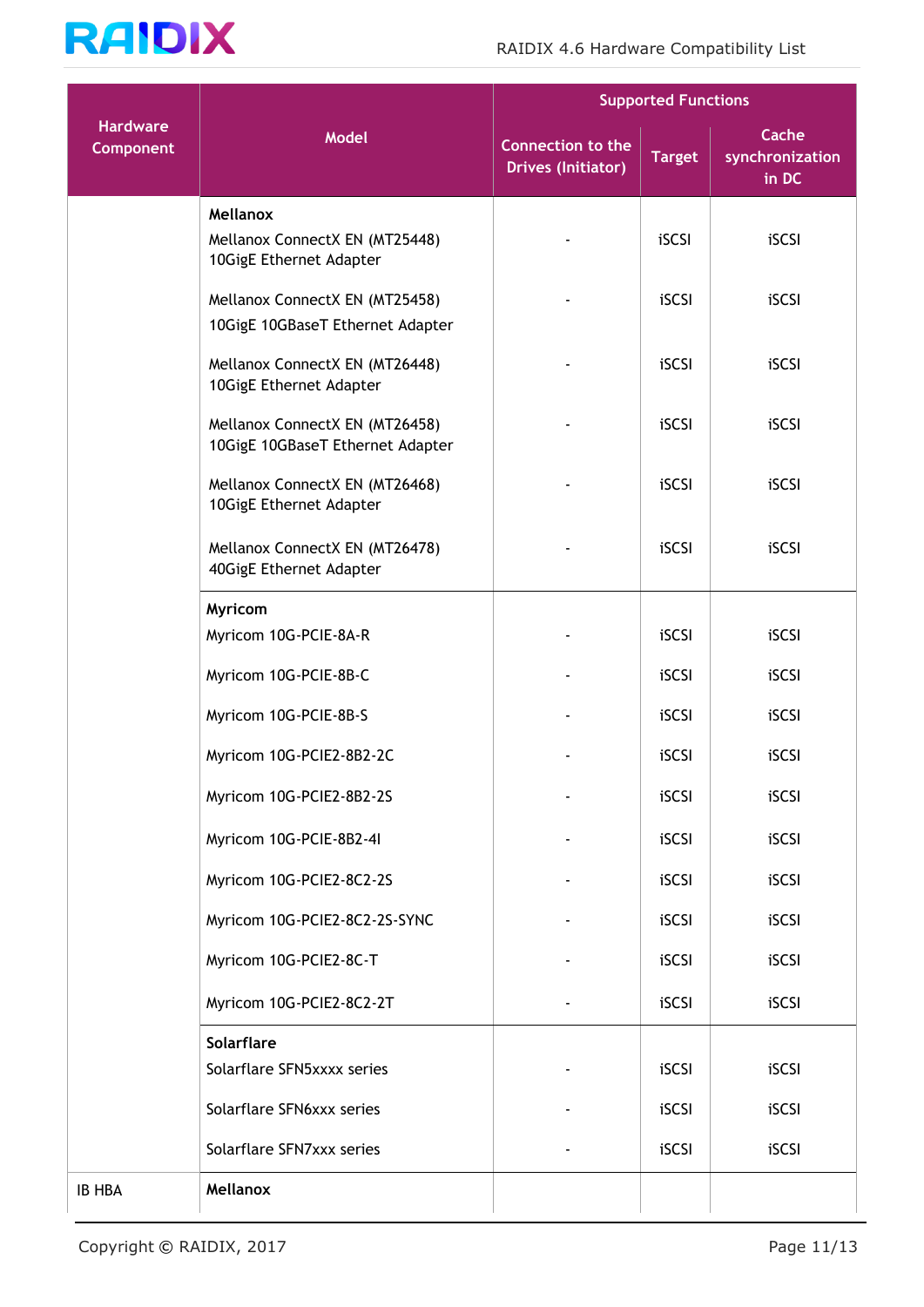

|                                     |                                                  | <b>Supported Functions</b>                            |               |                                   |
|-------------------------------------|--------------------------------------------------|-------------------------------------------------------|---------------|-----------------------------------|
| <b>Hardware</b><br><b>Component</b> | <b>Model</b>                                     | <b>Connection to the</b><br><b>Drives (Initiator)</b> | <b>Target</b> | Cache<br>synchronization<br>in DC |
|                                     | Mellanox ConnectX VPI (MT25408) IB<br>SDR/10GigE | ä,                                                    | SRP,<br>iSCSI | SRP,<br>iSCSI                     |
|                                     | Mellanox ConnectX VPI (MT25418) IB<br>DDR/10GigE |                                                       | SRP,<br>iSCSI | SRP,<br>iSCSI                     |
|                                     | Mellanox ConnectX VPI (MT26418) IB<br>DDR/10GigE |                                                       | SRP,<br>iSCSI | SRP,<br>iSCSI                     |
|                                     | Mellanox ConnectX VPI (MT26428) IB<br>QDR/10GigE |                                                       | SRP,<br>iSCSI | SRP,<br>iSCSI                     |
|                                     | Mellanox ConnectX VPI (MT26438) IB<br>QDR/10GigE |                                                       | SRP,<br>iSCSI | SRP,<br>iSCSI                     |
|                                     | Mellanox ConnectX VPI (MT26488) IB<br>DDR/10GigE |                                                       | SRP,<br>iSCSI | SRP,<br>iSCSI                     |
|                                     | Mellanox InfiniHost (MT23108)                    |                                                       | SRP,<br>iSCSI | SRP,<br>iSCSI                     |
|                                     | Mellanox InfiniHost (MT25208)                    |                                                       | SRP,<br>iSCSI | SRP,<br>iSCSI                     |
|                                     | Mellanox InfiniHost III Ex (MT25218)             |                                                       | SRP,<br>iSCSI | SRP,<br>iSCSI                     |
|                                     | Mellanox InfiniHost III Lx (MT24204)             |                                                       | SRP,<br>iSCSI | SRP,<br>iSCSI                     |
|                                     | Mellanox InfiniHost III Lx (MT25204)             |                                                       | SRP,<br>iSCSI | SRP,<br>iSCSI                     |